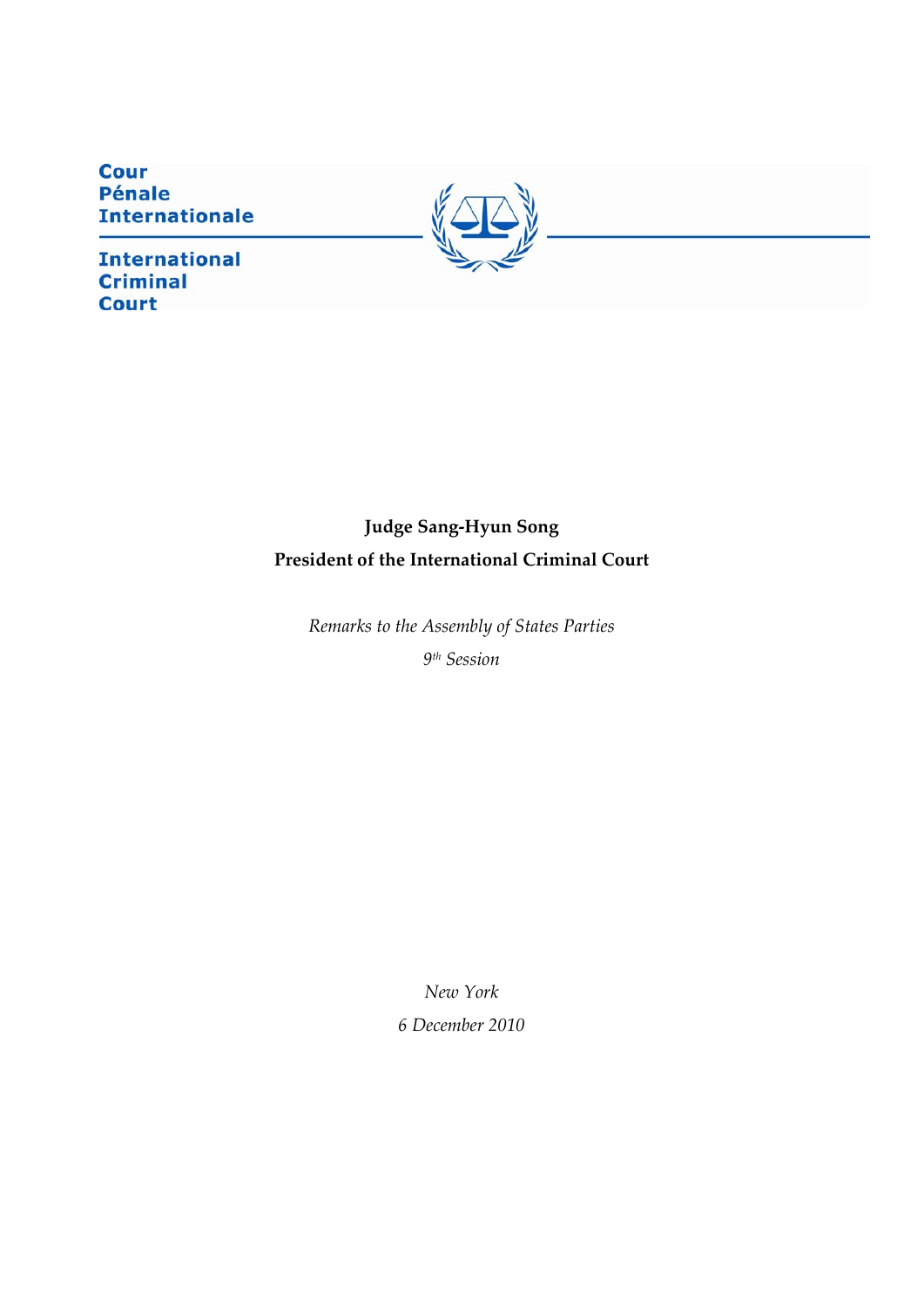Mr. President of the Assembly, Mr. Secretary‐General, Mr. President of Colombia, Excellencies, Distinguished delegates, Ladies and Gentlemen,

It is my pleasure to address the 9th Session of the Assembly of States Parties to the Rome Statute. On behalf of the International Criminal Court, I wish to greet all the representatives of States Parties as well as all those who have joined this meeting on behalf of non‐States Parties, civil society and international organisations.

I feel particularly honoured that United Nations Secretary General Ban Ki‐moon, as well as President Juan Manuel Santos of Colombia are with us today.

We cannot forget the reason we are here this week – the moral incentive to hold perpetrators of atrocity crimes accountable crystallized for me once again when I visited northern Uganda earlier this year.

I saw first hand the plight of innocent civilians deeply scarred by conflict. I heard their cries for relief and saw their hope for justice. This is why we are here.

#### \*\*\*\*\*\*\*\*\*\*\*\*\*\*\*\*\*\*\*\*\*\*\*\*\*\*\*

Looking back at 2010, I am proud to say that the ICC has made impressive progress on many fronts, as detailed in the Court's annual report, which you have received.

First of all, the ICC's **judicial activity has reached an all‐time high**. We have already held 20% more court sessions in 2010 than last year. We have received 2204 applications for victims participation this year which is more than all previous years combined. With the start of the third trial, our courtrooms are now busier than ever.

The Court broke new ground in 2010 with the first investigation initiated *proprio motu* by the Prosecutor and authorised by the Pre‐Trial Chamber*.* The first ICC arrest warrant was issued for the crime of **genocide**, two suspects **voluntarily appeared** before the ICC and one suspect was **arrested**.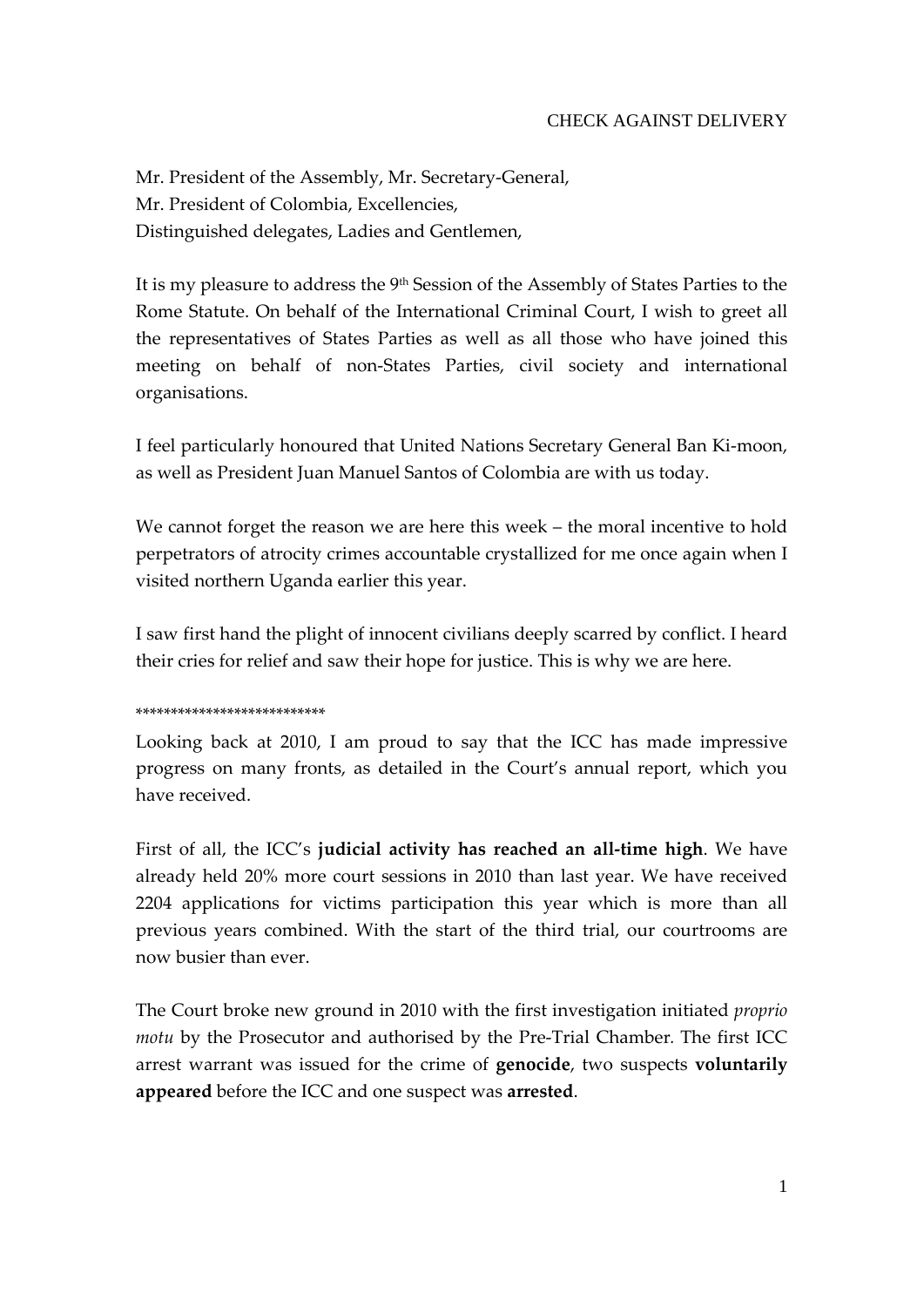### CHECK AGAINST DELIVERY

For the first time the Court **formally referred matters concerning state co‐ operation** to the United Nations Security Council and the Assembly of States Parties, specifically the finding on Sudan's non‐cooperation and the visits by Mr. Al Bashir to Chad and Kenya. I would like to thank President Wenaweser for taking prompt action on the latter issue.

The Court continued to strengthen its administration by adopting a Corporate Governance Statement on the roles and responsibilities of the organs.

Let me stress that while the Court treasures and safeguards its judicial independence, it is also fully committed to efficiency as well as administrative accountability. With the increased clarity on the Court's internal structure, we look forward to a dialogue with the Assembly on the Court‐ASP relationship and the institutional framework of the wider Rome Statute system.

Finally, the historic **Review Conference** was held in Kampala and **four new countries joined** the ICC in 2010.

All these developments show that the ICC is playing an increasingly active and central role in the global struggle against impunity. This would not have been possible without the support of the States Parties, for which I am grateful.

I also wish to express my deep appreciation to the **civil society** for its tireless efforts to expand the reach and impact of the Rome Statute around the world.

Excellencies, Ladies and Gentlemen,

We meet here this week in difficult economic times, and I assure you that the Court is doing all it can to be as efficient in its work as possible, while at the same time **safeguarding its core work** – **the judicial proceedings as well as the investigations of the Court.**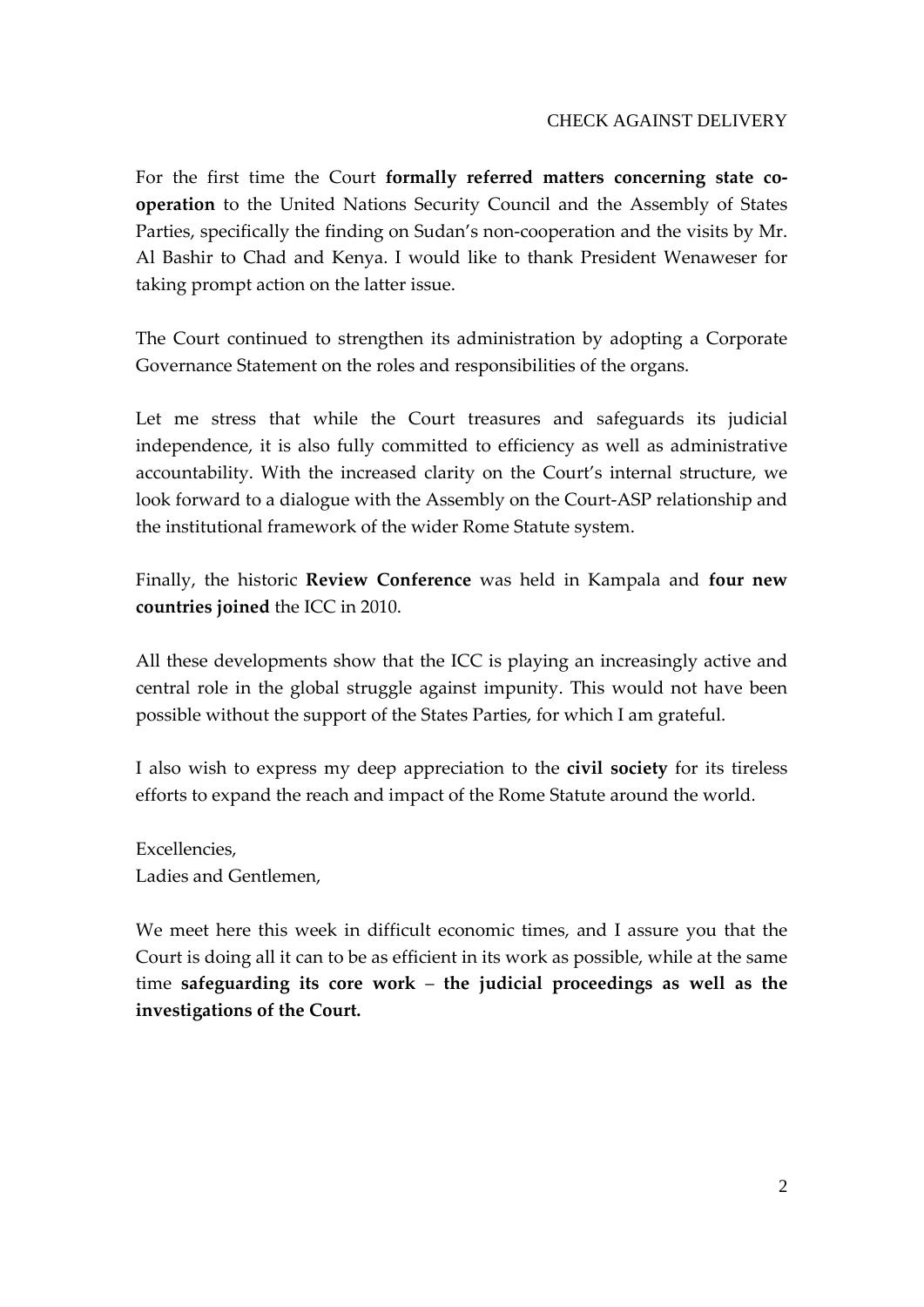I would like to appeal to you with one message: **no trial of the ICC should be delayed for financial reasons**. This is a question of the **integrity of the Court** and **the fairness of the proceedings towards the accused and the victims. That is the cornerstone of the ICC's work.**

The judges are the ultimate guarantors of fairness and legality and I am truly proud of the Court's achievements in upholding the rights of the accused, ensuring the proceedings are expeditious and determining the scope of victim participation.

Allow me to illustrate this with some examples.

In 2008, the Pre‐Trial Chamber introduced an innovative legal tool called the **in‐ depth analysis chart**. It directs the Prosecutor to link every piece of evidence with a specific element of the crimes and mode of liability as contained in the charges, making the review of evidence more efficient and enabling the judges to organise the presentation of evidence in an expeditious manner.

The **Trial Chambers** have diligently **safeguarded the rights of the accused** with various measures, such as rigorously enforcing the Prosecutor's disclosure obligations.

Early jurisprudence is showing that **victims** have voices distinct from those of the Prosecutor or the defence and that they are making effective contributions at hearings.

These examples illustrate how the growing judicial work of the ICC is giving rise to the noble goals to which the community of states committed itself 12 years ago in Rome.

I urge you, the States Parties, to demonstrate that commitment once again at this 9<sup>th</sup> session of the Assembly by providing to the Court the resources necessary to achieve its mandate and the objectives which you as States Parties have set.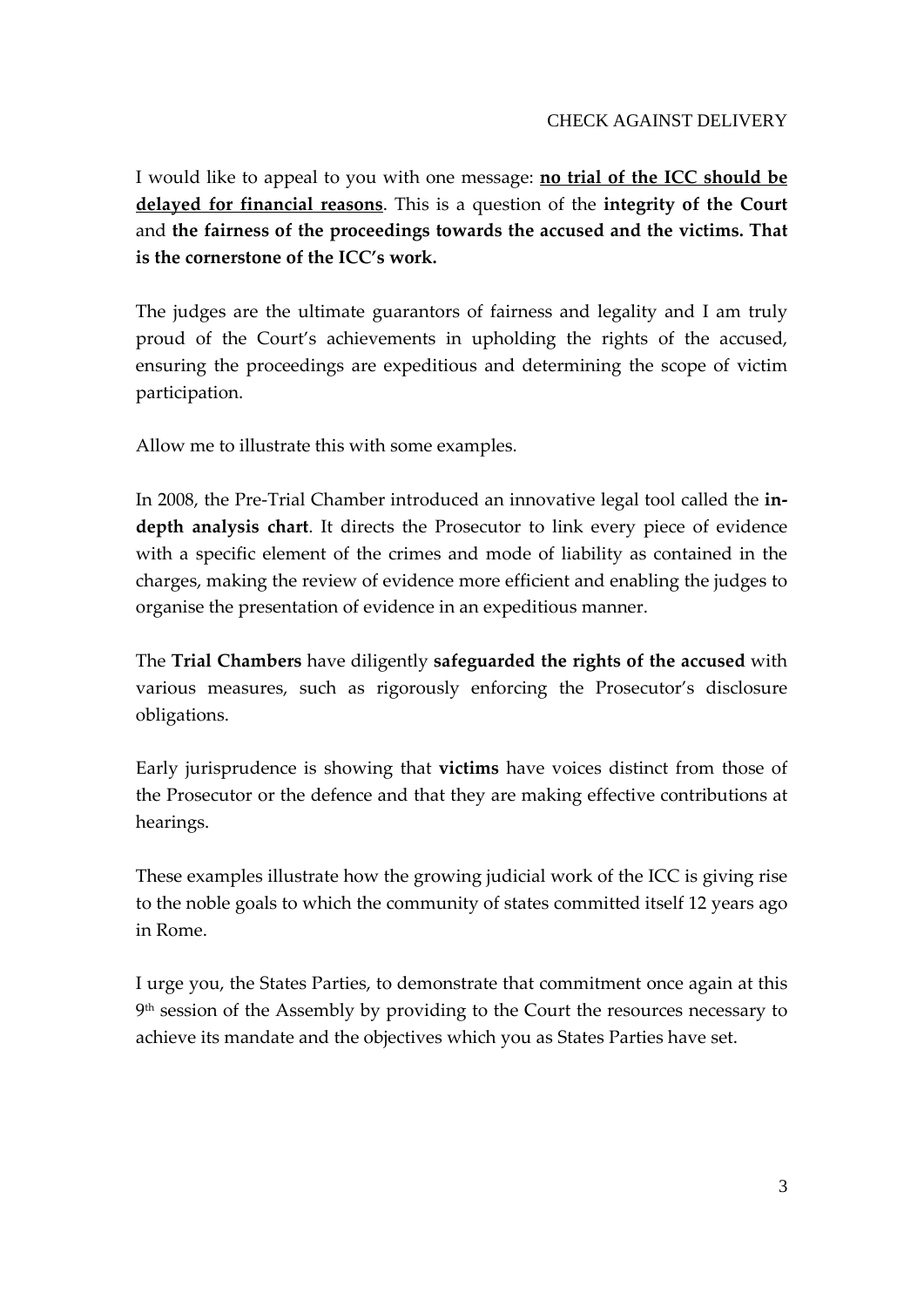The Registrar submitted a detailed programme budget outlining these needs for 2011. The Committee on Budget and Finance thoroughly analysed the proposed budget and identified areas which could be reduced.

After much consideration of the impact of these recommendations, the Court considers that they, together with sufficient flexibility for unforeseen expenses, can be accommodated without fundamentally affecting the Court's ability to carry out its core work.

Further cuts, however, would risk seriously affecting the Court's ability to fulfil the mandate you have given us. Let me point out that the budget recommended by the CBF would already be less than our actual expenditure forecast for this year.

I also wish to point out that it is in the **financial interest** of States Parties to ensure that trials proceed as fast as the judicial dynamics of each case allow. Every delay in proceedings prolongs the involvement of the judges, and of the counsel for defence, victims and prosecution, increasing the total cost of the case. Now, if you allow, I would like to briefly address the importance of following up on the momentum achieved at the Review Conference.

**Pledges** were an innovation introduced in Kampala that I would like to see become a more regular feature.

Let us not forget that the ICC is not like any other international organisation – it is part of an intricate global web of efforts against impunity. Each and every State can do something to contribute to our common objectives and pledges are ideal for setting concrete and attainable goals for that purpose.

**Cooperation** is paramount for the work of the ICC and the Review Conference rightly stressed its significance. Developments since Kampala have clearly demonstrated that the question of state cooperation requires constant attention.

Do not misunderstand me: most of the time and with the vast majority of States Parties, the Court enjoys excellent cooperation in its investigations and areas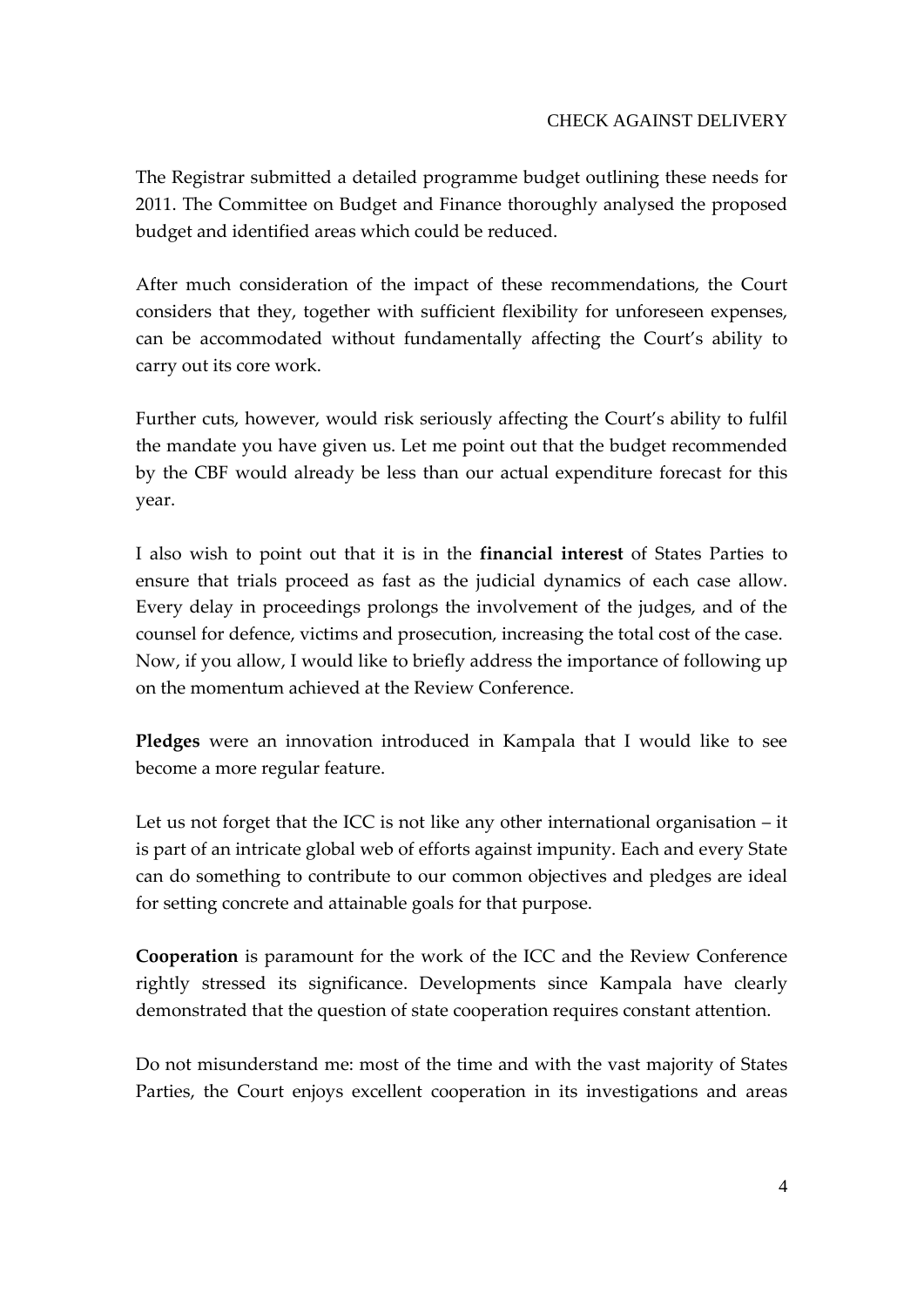## CHECK AGAINST DELIVERY

such as conducting financial investigations for the purposes of legal aid and reparations or providing operational support for witness protection.

But it is the more difficult aspects of cooperation, particularly the arrest of fugitives, that grab the headlines, and we cannot ignore the fact that the ICC will only be truly effective **if all States fully carry out their legal obligations to cooperate** with the Court.

For this reason, I would suggest that the Assembly start discussing procedures to address any future instances of non‐cooperation by States so it can react promptly if required. We must recall that the ICC has no methods of its own to hold a State accountable for non‐cooperation – instead it relies on the ASP to take action; or the UN Security Council in situations referred to the Court by the Council.

I will now turn to the fundamental principle of **complementarity**. It underlies the entire Rome Statute system but it has been given relatively little concrete attention. States and other stakeholders have understandably focused their efforts on the establishment and institution building of the ICC.

In my view, Kampala was a watershed moment, signalling a new phase in the development of the Rome Statute system.

It is time to take efforts on complementarity to a new level in order to make serious strides towards ending impunity. This requires more coordination between the actors involved in international justice, rule of law and development aid.

Excellencies, Ladies and gentlemen,

The Assembly of States Parties is a truly distinguished forum which brings together the sovereign States and nations that have pledged their commitment to justice and decided to take joint action against the evil that has plagued the humankind far too long.